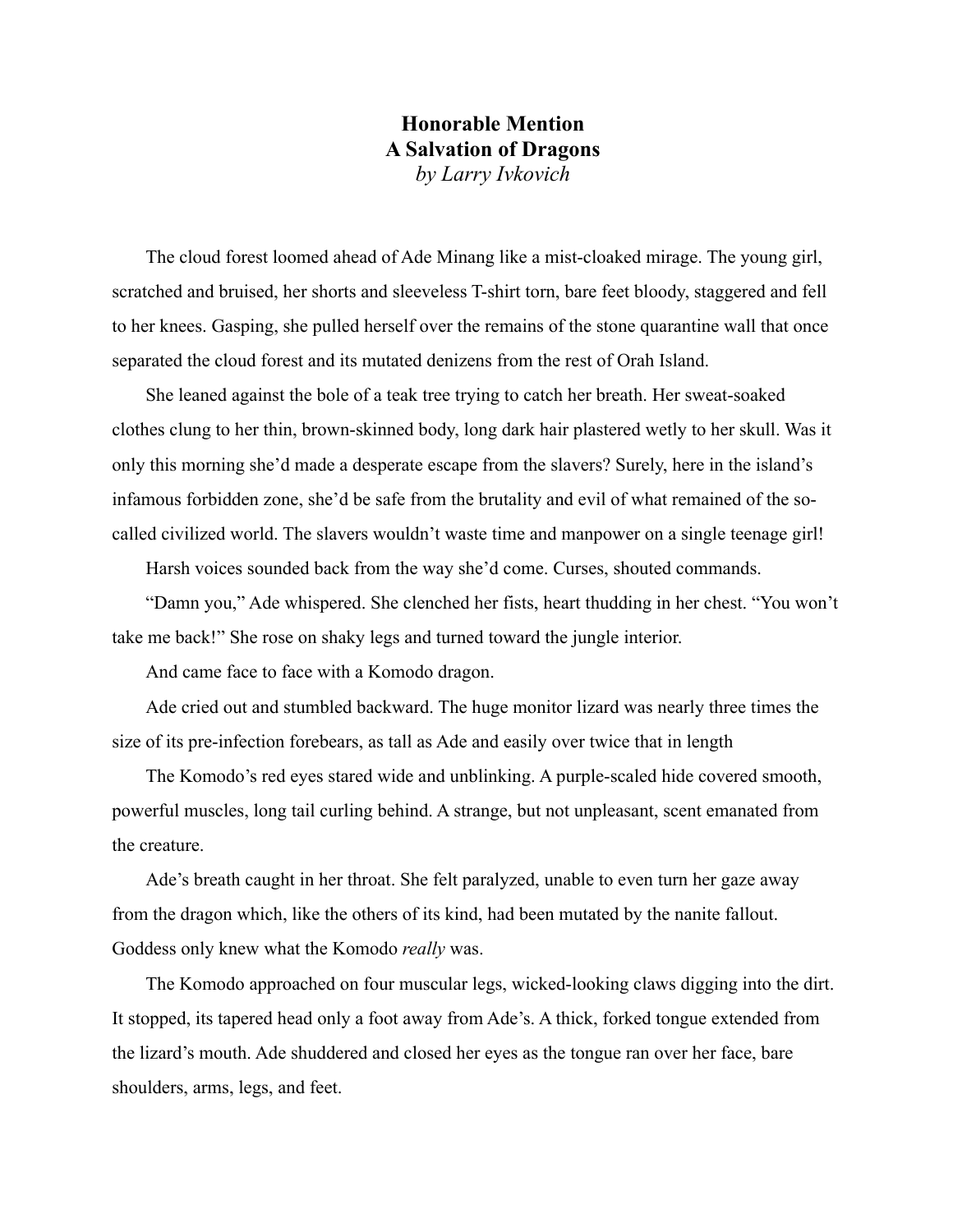When she opened her eyes, she was covered in a thin sheen of the dragon's venomous saliva, which quickly dissipated, as if absorbed through her skin. A sudden dizziness enveloped Ade, a feeling not unlike that of the drugs the slavers had forced on her and the other girls. She shook away the sensation, realizing in surprise her wounds no longer hurt. She stared. The Komodo had dropped its head flat to the ground, its front legs bent low as if kneeling.

A whisper of insight flashed through Ade's mind.

*It wants me to climb on its back*. She forced herself to move and carefully mounted the dragon just behind its head. Ade clutched the sides of its neck, her legs pressing against its flanks.

The Komodo rose, turned, and strode deeper into the cloud forest, moving swiftly despite its bulk. Ade lowered her head, holding tightly to her massive mount. The lush jungle landscape rushed by—eucalyptus, corpse plants, black orchids. Fronds of oil palm brushed against Ade, whipped up in the Komodo's thundering wake. The sounds of insects and birds blurred into a continuous hum.

*This can't be happening!* she thought. Yet, strangely, she felt safe, as if this was what she was meant to do.

How could that be?

The sun's warmth and light abruptly washed over her as the dragon exited the cloud forest and moved through a bordering grassland. The Komodo headed unerringly toward a monumental, seemingly abandoned, structure. Thick vines shrouded multiple-tiered towers, lowlying ziggurats, and pagoda-like edifices.

*An ancient temple complex,* Ade thought in wonder. Ade had been educated as a child, had read voraciously before being taken from her family by the slavers. She knew Orah Island's history. But so little information existed on this sector since the secret bio-genetics laboratory had exploded here eighty years ago. The fears of lingering nanite infection and monstrous chimeras had been more effective in keeping people out than the quarantine wall.

*Goddess, what does this mean*? The Komodo quickly darted up cracked stone steps and entered the Temple through an ornate entrance doorway. A long, dimly lit corridor stretched into the heart of the structure. The Komodo trod a tiled floor through a wide entry arch into an